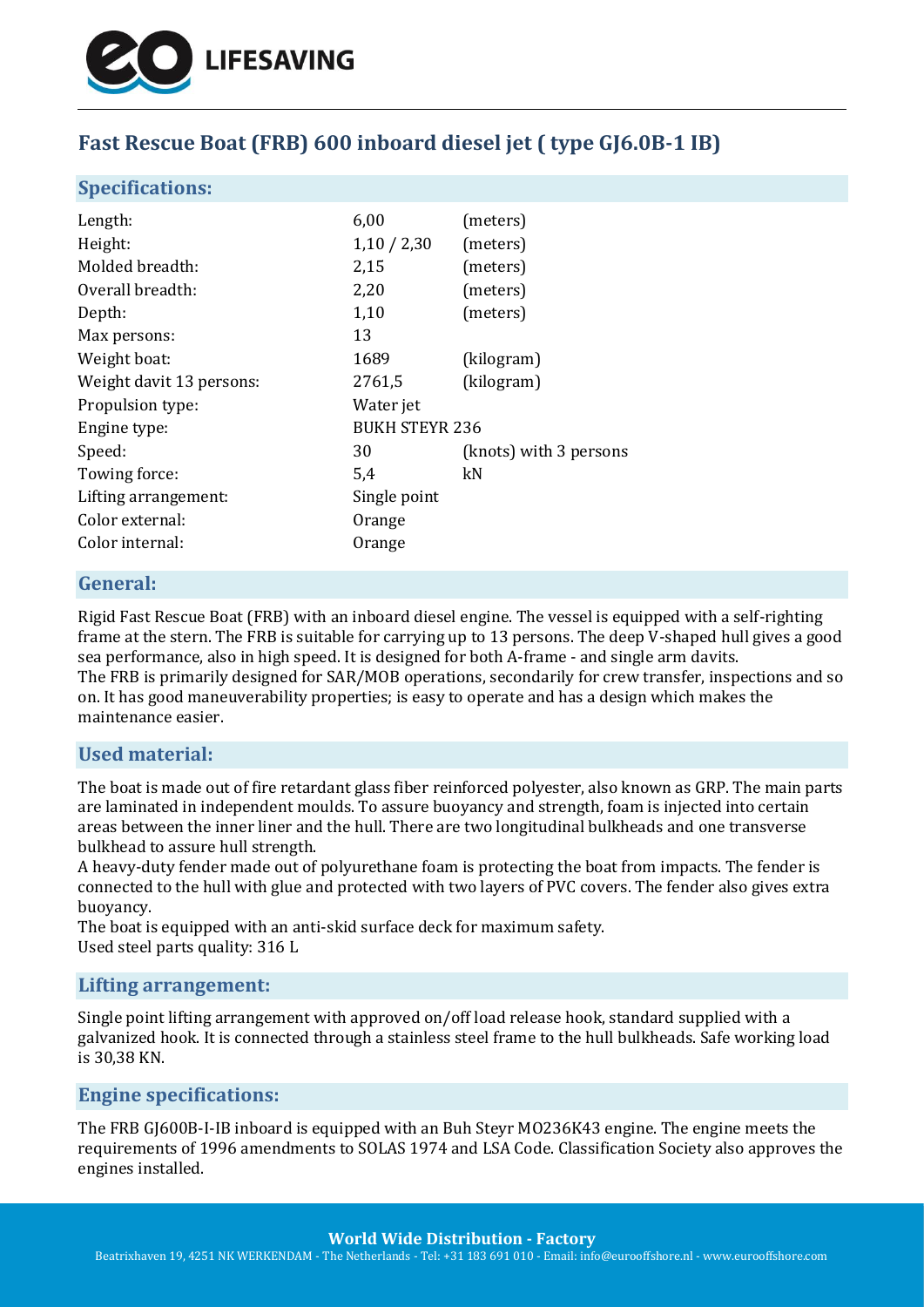

Model: BUKH STEYR MO236K43 Power: 212 hp (156 kW) Fuel: Turbocharged, 4 stroke 6 cylinders Fuel capacity: 200 ltr Starting method: Electric starting Cooling: Fresh water Starter: 12 V, 1,8 hp (1,3 kW) Alternator: 90 Amp with voltage regulator Transmission: Alamarin water jet 230

#### **Fuel:**

There is sufficient fuel for 4 hours operation of about 30 knots with 6 persons.

#### **Propeller:**

There is a propeller protection guard installed.

### **Equipment:**

The equipment required by LSA regulation is provided. The painter release hook is fitted at the bow, buoyant lifelines and grips are fitted on both sides.

### **Equipment (electrical):**

The boat is equipped with various electrical equipment, which are all controllable through the switch panel near stern.

- Position indicating light for stern light / SB PS light
- Handheld search light
- Compass
- One extra battery

Electric equipment is according to IP 66 standard.

### **Operation:**

The main operation of the boat is carried out from the helmsman's position behind the console system fitted mid-ship.

The following equipment is fitted on the console:

- Battery switch
- Switch panel
- Compass
- Hand held search light
- Remote control for engine + water jet right hand side
- Hydraulic steering gear
- SOLAS rescue equipment set, incl. boat- and steering console cover
- Handheld searchlight
- Fuel level indicator
- Dead men's switch providing emergency engine shut off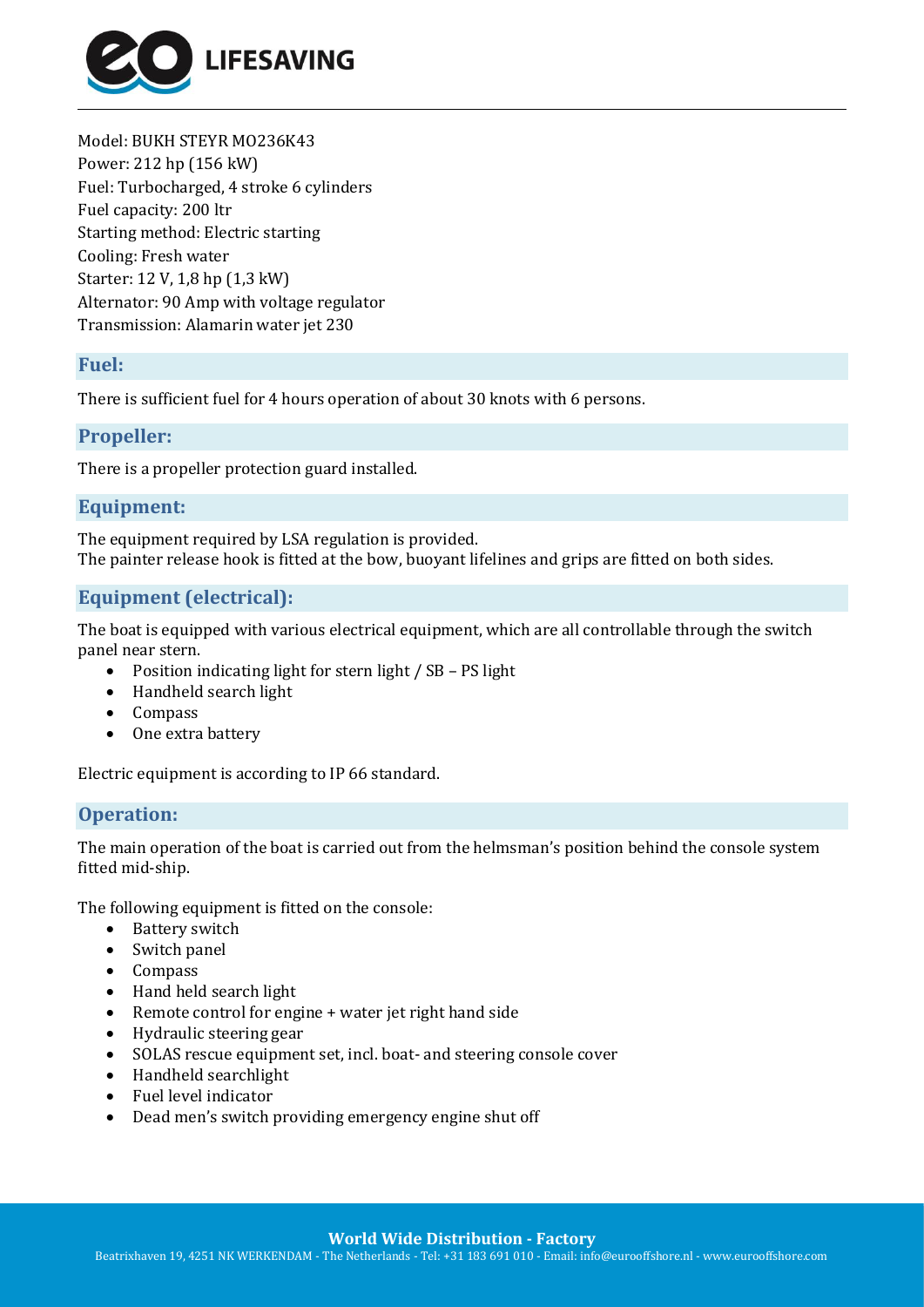

## **Self-righting capability:**

At the stern a buoyancy foam filled arrangement is mounted. This will make the boat capable of returning to upright position after capsizing. During capsizing the engine will automatically be shut off.

### **Documentation:**

The following documents are submitted after delivery:

- Product specifications
- General arrangement drawings
- User instruction manuals
- Instructions for on-board maintenance of lifeboat

#### **Warranty:**

The warranty period is normally limited to max. 18 months from delivery of equipment of 12 months from delivery of vessel to owner, whichever comes first.

### **Regulations:**

The rigid rescue boat fully complies with the latest SOLAS requirements and LSA Code & resolution MSC.218(82), MSC.81(70), MSC.226(82)MSC.274(85) & MSC.272(85). The rigid rescue boat will be certified in accordance with the European Council Directive 96/98 EC on Marine Equipment (M.E.D).

#### **Optional:**

- VHF radio (Required for fast rescue boats)
- Hydraulic steering system
- Jason cradle
- Rescue net
- Boat cover
- Console cover
- Engine spare part set
- Engine heater

### **Standard equipment according to SOLAS:**

- 2 x Paddles
- 1 x Buoyant bailer
- 1 x Compass (with illumination)
- 1 x Sea anchor(with at least 10 mtr of line)
- 1 x Painter line
- 1 x Buoyant line (at least 50 mtr for towing)
- 1 x Electrical torch (including spare bul ban spare battery's)
- 1 x Whistle or equivalent (horn etc.)
- 1 x Waterproof first aid kit (in container or sealed bag)
- 2 x Buoyant rescue quoits (with 30 mtr buoyant line)
- 1 x Searchlight
- 1 x Radar reflector
- Thermal protective aids (10% of the number of persons the rescue craft is permitted to accommodate or two which is greater.
- 1 x Fire extinguisher (2Kg)
- 2 x Smoke signals
- 6 x Hand flares
- 4 x Parachute flares

#### **World Wide Distribution - Factory**